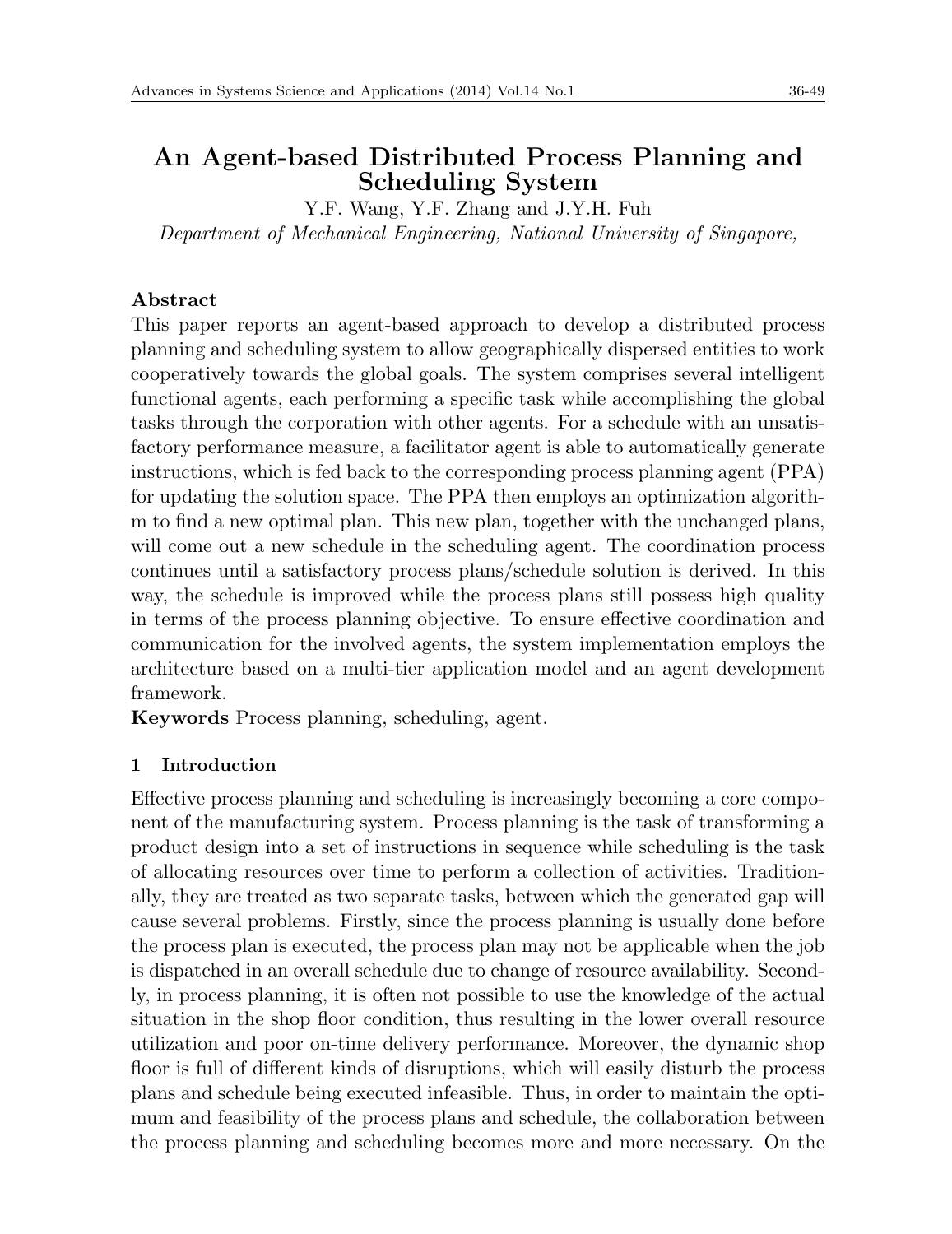other hand, industrial growth is increasingly dependent on situations where large businesses are distributed. To account for these requirements, it is possible to be realized by the agent technology.

Agent technology derived from distributed artificial intelligence is increasingly being recognized as a promising paradigm for collaborative manufacturing systems. The term "agen" has been defined as"a computer system situated in some environment and capable of autonomous action in this environment, in order to meet its design objectives"[1],with the properties of autonomy, social ability, reactivity, and pro-activeness [2]. A group of such agents form a multi-agent system (MAS), where the participated agents can communicate, cooperate, and interact with each other to achieve their individual objectives as well as global goals of the system [2]. Other advantages of the agent-based system include scalability, modularity and re-configurability.

In this paper, we present an agent-based distributed process planning and scheduling system (ADPPS), which consists of several functional agents. Each agent is able to conquer its individual local problems while accomplishing the global tasks through the corporation with other agents. The overall aim is to improve the performance of the schedule while minimum process planning cost is also desirable. With the help of an optimization algorithm, the process planning agent is able to generate a high quality of process plan for the designed part according to the predefined objective functions. The scheduling agent is capable of generating a schedule based on the involved process plans and the available resources in the shop floor. The facilitator agent plays a coordination role among the different agents to iteratively achieve the global objectives. Such a system is capable of balancing the machine utilization and reducing the tardy jobs for the production of prismatic parts [3,4]. In addition, it also has the capability to deal with machine breakdown scenario that commonly occurs in the production [5].

#### **2 Related work**

Since the early 1990s, agent technology has been applied to develop the intelligent manufacturing system by negotiation, coordination, and cooperation. Due to the page limitation, only some typical examples in distributed collaborative systems are investigated. SHADE [6] proposed the information sharing and decision coordination approach for integrated collaborative manufacturing. CIIMPLEX [7] presented an agent-based system for intelligent enterprise integration for manufacturing planning and execution. MetaMorph II [8] developed a hybrid agentbased mediator-centric architecture to integrate process planning and scheduling through the higher level coordination within a supply chain network. Jia et al. [9] demonstrated an agent based system for coordinated product development and manufacture. Wong et al. [10] implemented a hybrid-based multi-agent system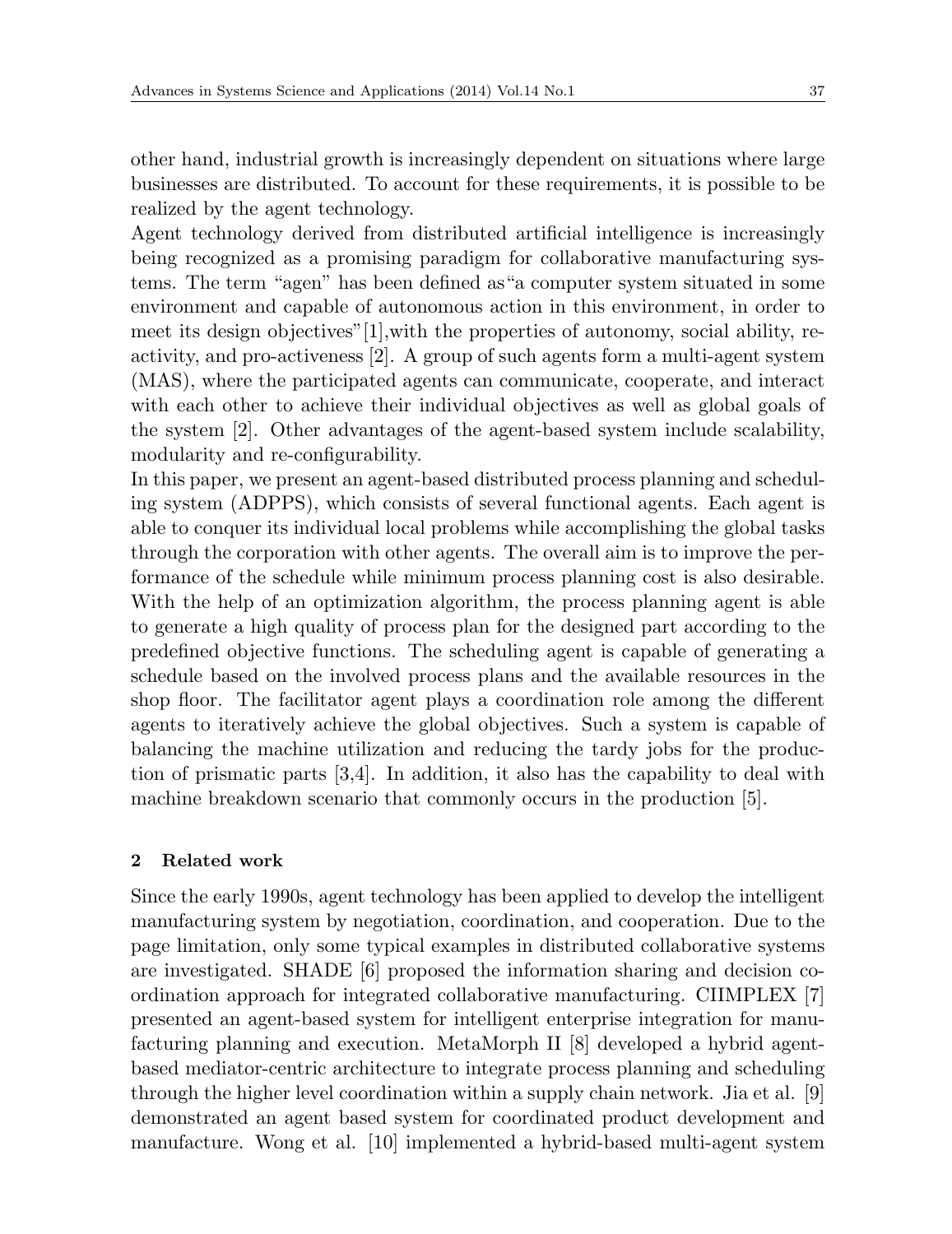for integrating process planning with scheduling in job shops, where each of the jobs and machines is modeled as a local agent. One limitation for this approach is that with the increasing number of resources in reality, the amount of agents will also increase, leading to the overhead communication. The functional decomposition approach adopted in our work can overcome this problem, where each manufacturing activity is encapsulated as an intelligent and autonomous agent. Such an agent-based encapsulation approach can greatly improve the integration of heterogeneous software components, which also facilitates the coordination and cooperation among geographically dispersed departments.

### **3 A proposed agent-based distributed process planning and scheduling system**



*3.1 System overview*

Fig.1 LPM system layout.

Fig.1 presents the framework for the agent-based distributed process planning and scheduling system, which consists of six kinds of agents: resource agent (RA), production monitor agent (PMA), process identification agent (PIA), process planning agent (PPA), scheduling agent (SA), and facilitator agent (FA). These functional agents can be configured in different computers located in geographically different places. All the agents cooperate with each other to achieve a common goal through the internet. In recent years, extensible markup language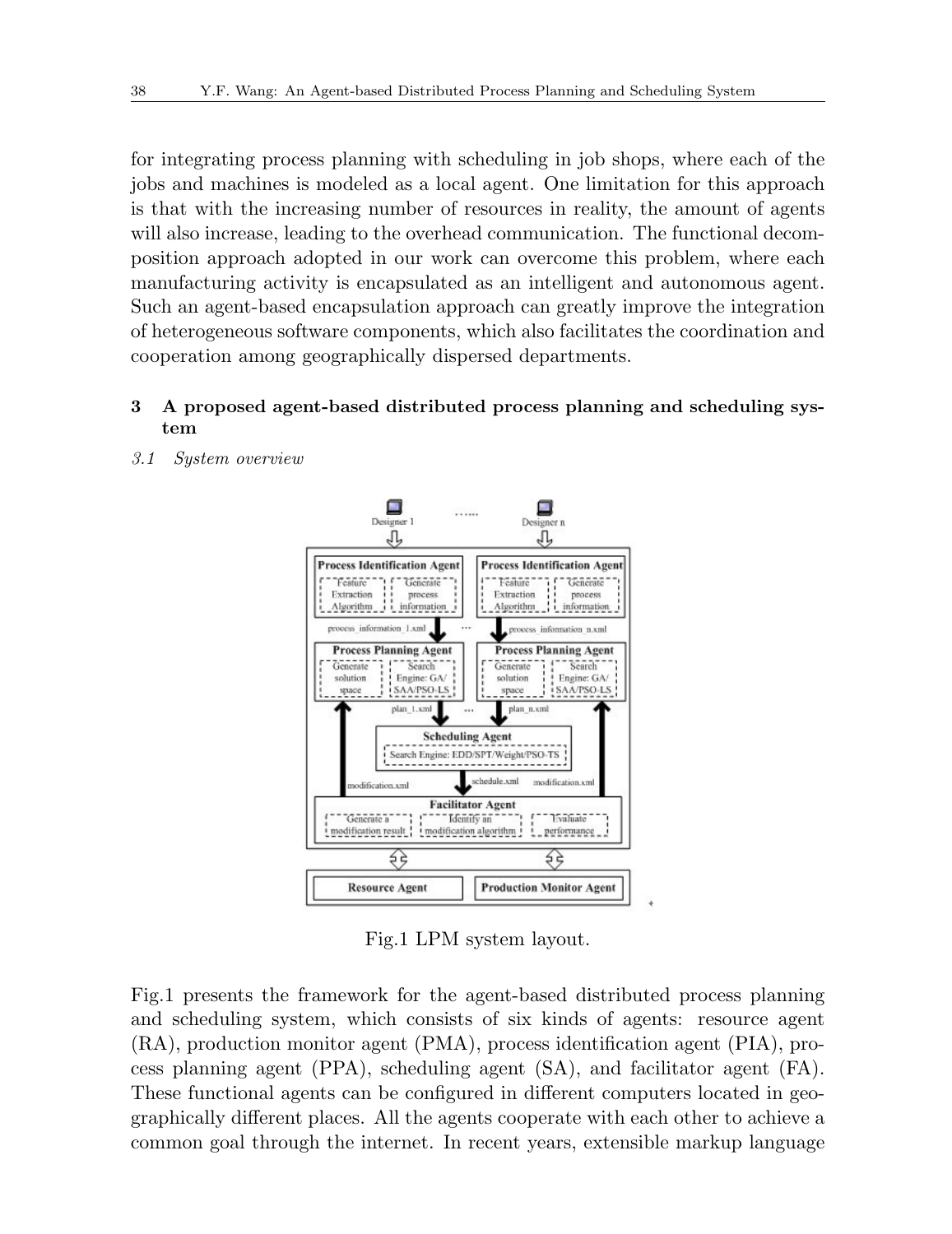(XML) has become an increasingly accepted language for internet-based applications, which provides the benefit of neutral data representation. In compliance with this trend, XML technology is used to encapsulate, extract, and transfer the knowledge among the participated agents. The functionality of each agent is described in the following sections.

### *3.1.1 Resource agent (RA)*

The RA plays a fundamental role in the distributed manufacturing system, which is able to retrieve the resource data for the other agents according to their demands. It is also responsible for managing the resource information in the shop floor, including the specification of machines and tools such as maximum size, achievable accuracy, and surface finish, etc., as well as their manufacturing capabilities. In order to ensure the data consistency, the resource information is dynamically updated. When a machine breaks down, the RA updates its status to be unavailable. Similarly, when it gets recovered, its status turns to be available again. By connecting to each resource entity in the production, RA sends the working status of the current resources to the production monitor agent so as to react the unexpected disruptions.

## *3.1.2 Process Identification Agent (PIA)*

The PIA is used to identify the process information for an input part and the stock used. It follows two steps. Firstly, a feature extraction algorithm [11] is used to partition the delta volume (difference between the stock and part) into a set of volumetric features (VFs), each of which can be removed by a set of operations (e.g. a cylinder can be removed by central drilling  $+$  drilling) along one or several tool approach directions (TADs). Secondly, after VF extraction, the process information for all VFs is identified based on the available machining resources managed by the RA. For each VF, all the operation types (OPTs) are determined based on the feature type and the technological requirements (tolerance and surface finish). For instance, to remove a cylinder with certain accuracy requirement, either "central drilling  $+$  drilling  $+$  boring" or "drilling  $+$  milling" can be selected. Therefore, each VF could lead to several sets of OPTs and each may have different number of OPTs. To make every OPT set for a VF having the same number of OPTs, the concept of dummy OPT is introduced, which incurs no manufacturing cost and imposes no precedence relationships with other OPTs. Up to this point, each VF corresponds to a number of OPT sets, each having the same number of OPTs. For each OPT, all the feasible operation methods (OPMs) are formed by the combination of specific machine  $(M)$ , cutter  $(T)$ , and tool approach direction (TAD). Furthermore, the precedence relationship between different OPTs is also generated based on fixture constraints, datum dependence, and knowledge of good manufacturing practice. Fig.2 presents the hierarchical representation of the generated process information. In order to transfer this pro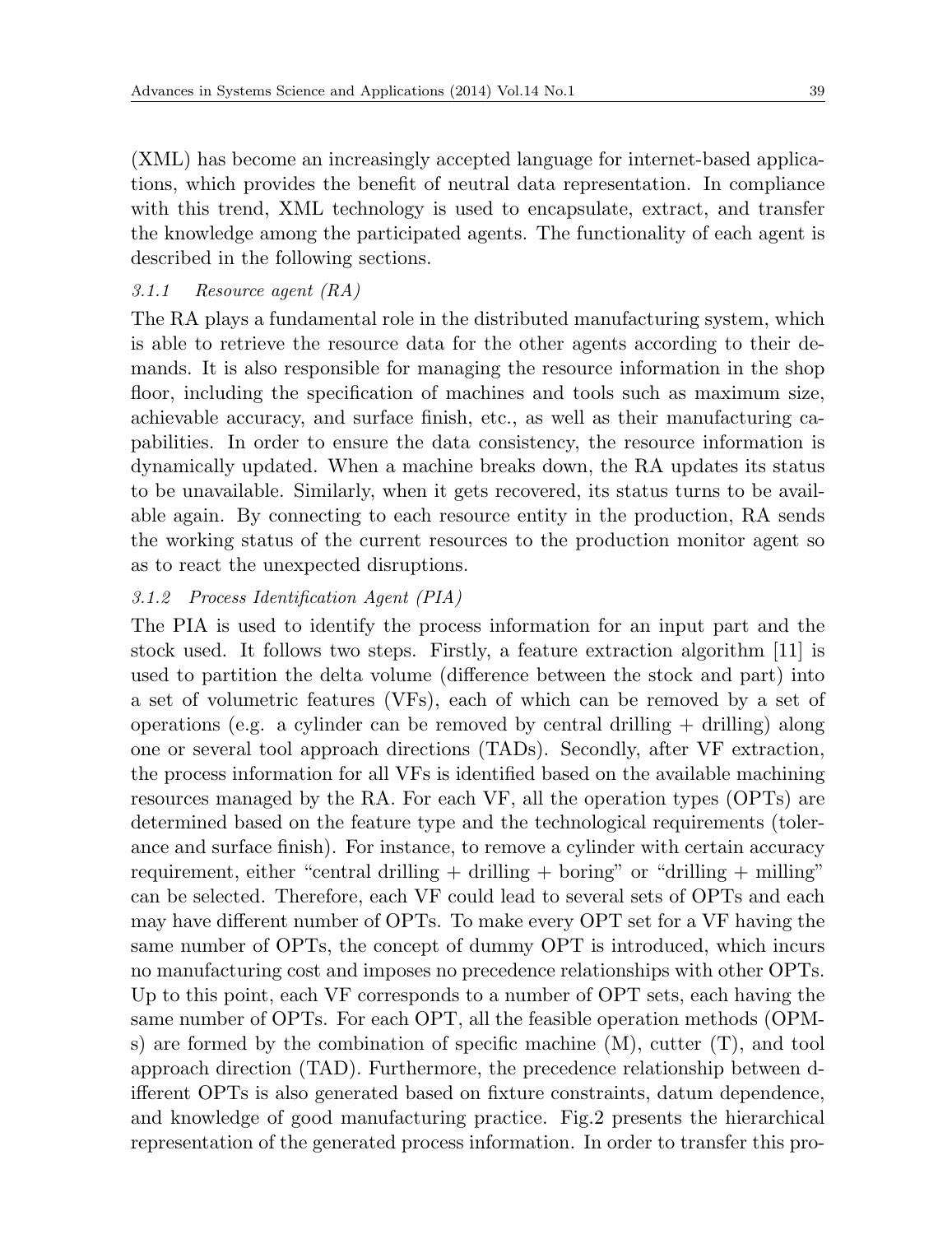cess information using XML file, we define the following XML format according to the presented hierarchical representation:

```
\langle?xml version = ''1.0''?>
\langlepart part_id = "Part_32" '>
  \langlevolumetric_feature feature_id = "VF<sub>-7</sub>" \rangle\langleoperation_type opt_id = "OPT_7" '>
           <machines>M1,M2,M3,M4,M5</machines>
           <t o o l s>T14</ t o o l s>
           <t a d s>+z ,−z</ t a d s>
           <p r e d e c e s s o r s></ p r e d e c e s s o r s>
       </ o p e r a ti o n t y p e>
       <o p e r a ti o n t y p e o p t i d="OPT 8">
           <machines>M1,M2,M3,M4,M5</machines>
           <t o o l s>T11</ t o o l s>
           <t a d s>+z ,−z</ t a d s>
           <p r e d e c e s s o r s>OPT 7</ p r e d e c e s s o r s>
       </ o p e r a ti o n t y p e>
  \langle/volumetric_feature>
```
 $\langle$ volumetric\_feature>

 $\langle$ /volumetric\_feature> *<*/ p a r t*>*



Fig.2 The hierarchical representation of process information based on an input part and stock used.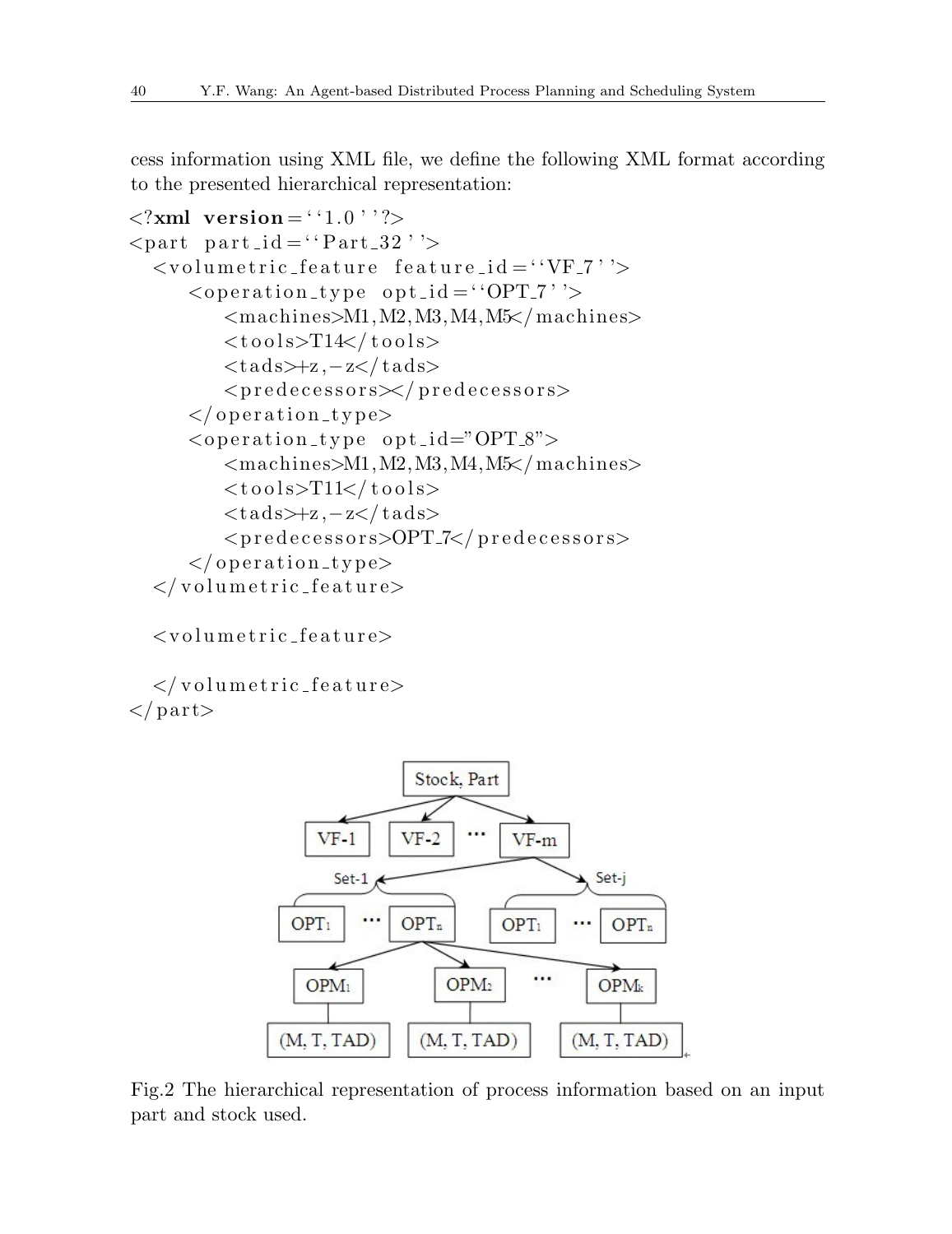#### *3.1.3 Production monitor agent (PMA)*

Due to the dynamic and stochastic characteristic in nature, a job shop production always faces different kinds of uncertainties (e.g. machine breakdown and rush order), leading to a predictive schedule not applicable. Thus, in order to minimize the impact of the disruption on the production, we need to quickly react to these disturbances and revise the schedule in a cost-effective manner. The task of PMA is to monitor any disruption occurred in the production. Once a disruption is detected, a pre-processing procedure is triggered to pre-process the disruption so that the rescheduling procedure can further handle it. Generally, with respect to the different disruptions, the pre-processing procedure will perform in different ways. For instance, when a rush order comes, it will inform the PPA to generate a feasible process plan for the input part based on the current available machines. When a machine breaks down, it will identify the affected jobs, which are to be processed on this breakdown machine, and then inform the PPA to generate new process plans for them. Note that the stability of the schedule will be maintained and measured in terms of the sequence deviation when revising the disturbed schedule.

#### *3.1.4 Process planning agent (PPA)*

The PPA is used to obtain a high quality of process plan for a part, with its input process information from the PIA. The objective of PPA is to select a set of OPMs for each VF and place them into an ordered sequence such that the sequence satisfies the precedence constraints and process plan achieves the predefined objective function. Obviously, process planning problem is a combinatorial optimization problem.

Typically, the criteria for process plan evaluation include minimum number of setups, shortest processing time, minimum manufacturing cost, etc. From the economic point of view, the minimum manufacturing cost is taken as the objective function in this work, which can be considered from the following five cost aspects.

(1) Machine cost (MC)

$$
MC = \sum_{i=1}^{n} MCI_i
$$
 (1)

where  $n$  is the total number of OPTs and  $MCI_i$  is the cost index for the machine used to perform OPTi, which is a constant for a particular machine.  $(2)$  Tool cost  $(TC)$ 

$$
TC = \sum_{i=1}^{n} TCI_i
$$
 (2)

where TCIi is the tool cost index for the tool used to perform OPTi, which is a constant for a particular tool.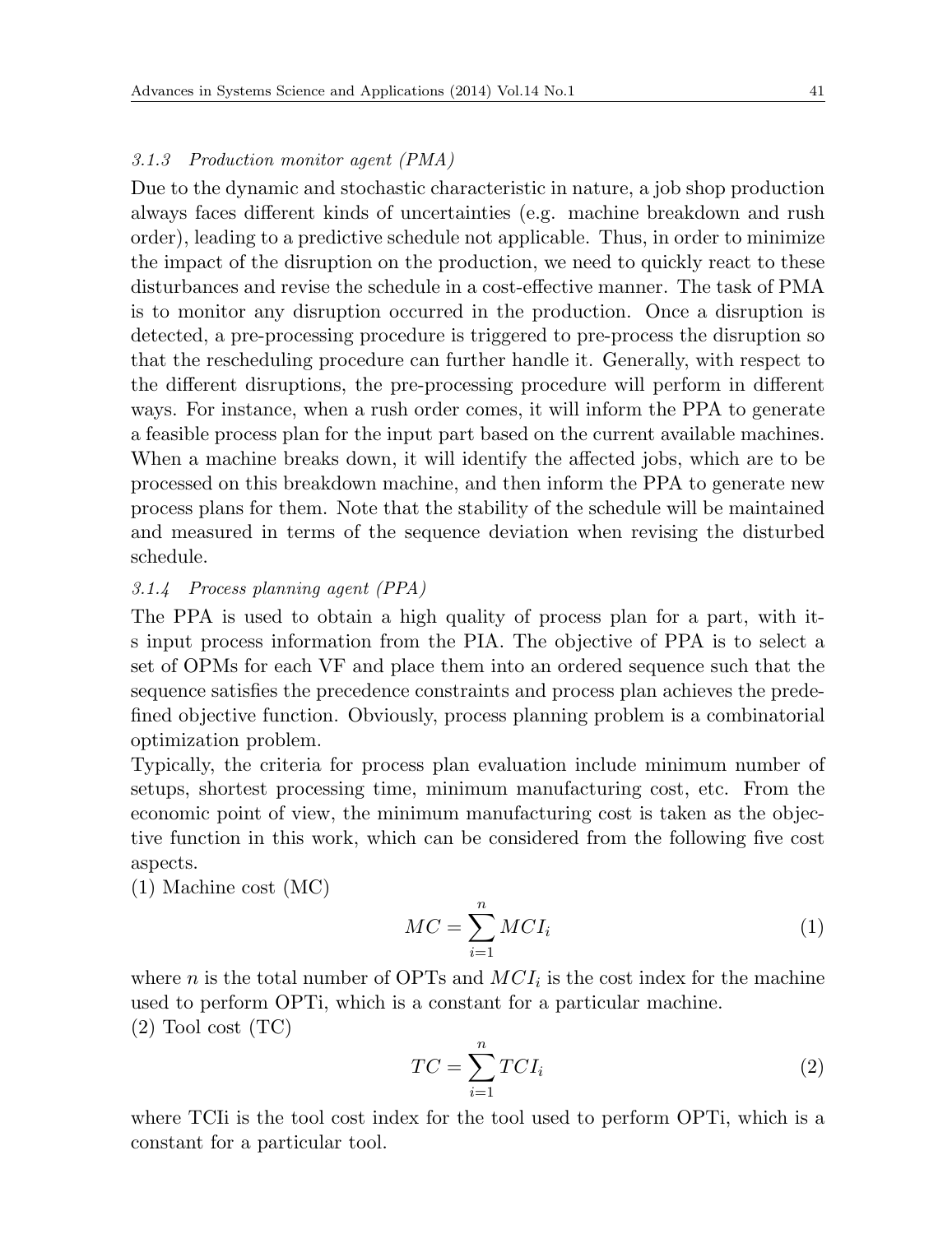(3) Machine change cost (MCC): a machine change cost is required when two adjacent OPTs are performed on different machines.

$$
MCC = MCCI \sum_{i=1}^{n-1} (1 - \Omega(M_{i+1}, M_i))
$$
 (3)

$$
\Omega(x,y) = \begin{cases} 1 & \text{if } x = y \\ 0 & \text{otherwise} \end{cases}
$$
 (4)

where MCCI is the machine change cost index and Mi is the identity of the machine used to perform OPTi.

(4) Set-up change cost (SCC): a setup change cost is required when two adjacent OPTs performed on the same machine have different TADs.

$$
SCC = SCCI \sum_{i=1}^{n-1} \Omega(M_{i+1}, M_i)(1 - \Omega(TAD_{i+1}, TAD_i))
$$
 (5)

where SCCI is the setup change cost index.

(5) Tool change cost (TCC): a tool change cost is required when two adjacent OPTs performed on the same machine use different tools

$$
TCC = TCCI \sum_{i=1}^{n-1} \Omega(M_{i+1}, M_i)(1 - \Omega(T_{i+1}, T_i))
$$
\n(6)

where TCCI is the tool change cost index.

The above five cost items can be taken either individually or collectively as a cost compound based on the actual requirement and data availability of the job shop. In this paper, all these five items are considered in the objective function, i.e., the total manufacturing cost (TMC):

$$
TCM = MC + TC + MCC + SCC + TCC \tag{7}
$$

Two steps are followed to find an optimal process plan. The first step is to generate the process plan solution space of the input part, formed by all feasible OPMs that can be used for the fabrication of the part subject to the precedence relationship. The second step is to find the best solution based on a given optimization objective, i.e., minimum manufacture cost, as formulated in Eq.(7). Due to its vast solution space, it is difficult to find the optimal solution for this combination problem in a reasonable amount of time. Two optimization methods based on genetic algorithm (GA) and simulated annealing algorithm (SAA), respectively, have been developed to resolve this intractable problem and promising results were reported [12-13]. Recently, we have developed an alternative algorithm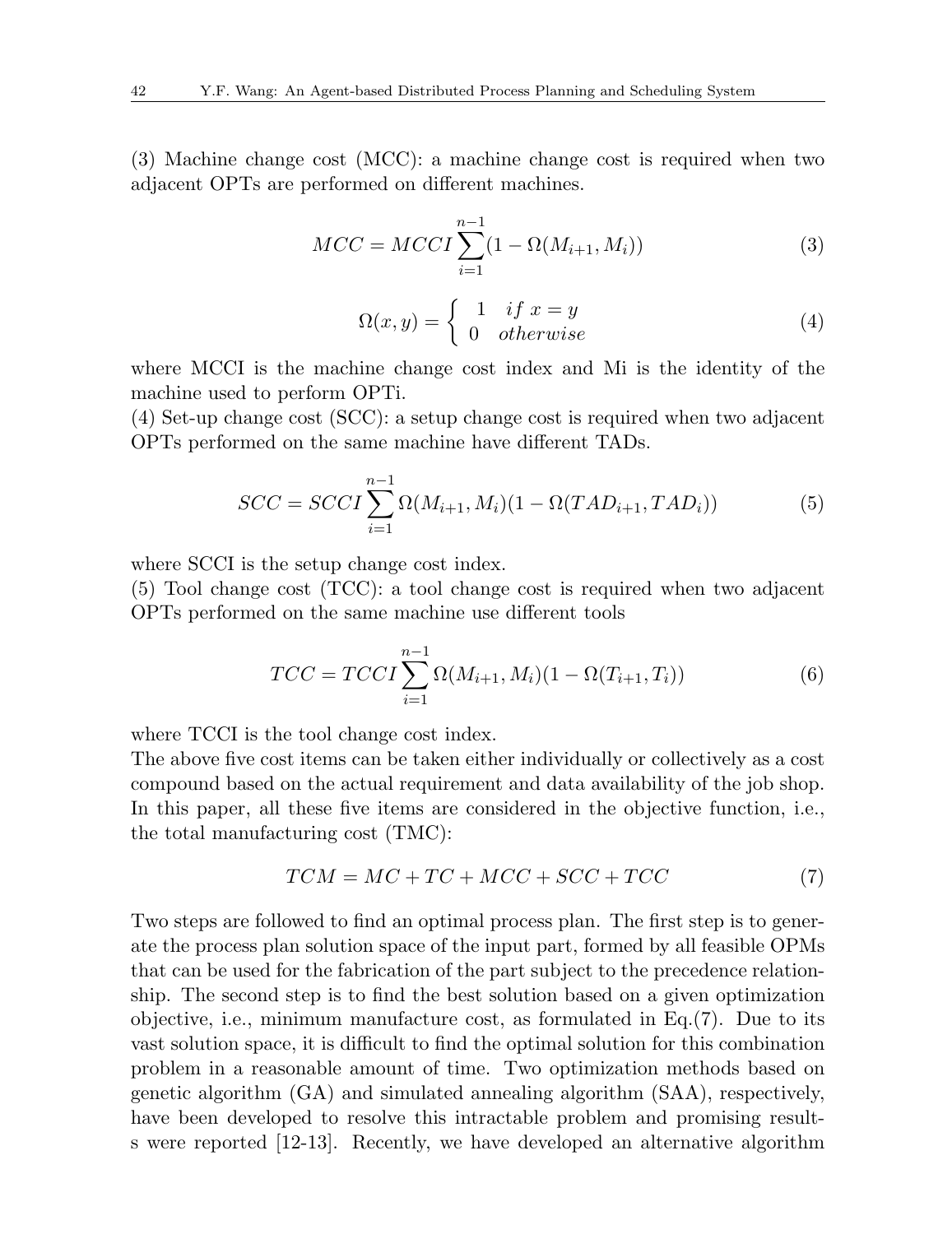based on particle swarm optimization [14].

Particle swarm optimization (PSO), being one of evolutionary computation approaches, was firstly proposed by Kennedy and Eberhart [15]. It is a class of population-based optimization algorithm that imitates the social swarm behaviours. Members in the population interact with one another by learning from their own experience and gradually individuals move into better regions of the problem space. The attractive features of PSO include inexpensive computation, individual improvement, and the ability of effective exploration and exploitation search. Due to the characteristic of discrete process planning solution space and the continuous nature of the original PSO, a novel solution representation scheme is introduced for the application of PSO in solving the process planning problem. Moreover, a local search algorithm is incorporated and interweaved with PSO evolution to improve the best solution in each generation. The numerical experiments and analysis have demonstrated that the proposed algorithm (PSO-LS) is capable of gaining a good quality of solution in an efficient way. One example optimal process plan in terms of XML format is shown below:

```
\langle?xml version = ''1.0''?>
\langlepart part_id = ''Part_32''>
   \langleoperation_type opt_id="OPT_18">
       <se quence>1</ se quence>
       <opm>M1, T1,+x</opm>
   </ o p e r a ti o n t y p e>
   <o p e r a ti o n t y p e o p t i d="OPT 1">
       <se quence>2</ se quence>
       <opm>M1, T1,+x</opm>
   </ o p e r a ti o n t y p e>
   <o p e r a ti o n t y p e>
```
*<*/ o p e r a ti o n t y p e*> <*/ p a r t*>*

#### *3.1.5 Scheduling agent (SA)*

The SA is used to generate a high quality of schedule based on the involved process plans from the different PPAs, each specified with the information of weight  $(1-10)$ , due date, and batch size. A set of dispatching rules [16], including earliest due date (EDD), shortest processing time (SPT), are developed for the generation of schedule. Since the scheduling problem is a typical non-polynomial (NP) hard problem, the quality of solution obtained by dispatching rules may not be good. We therefore developed an approximation algorithm by incorporating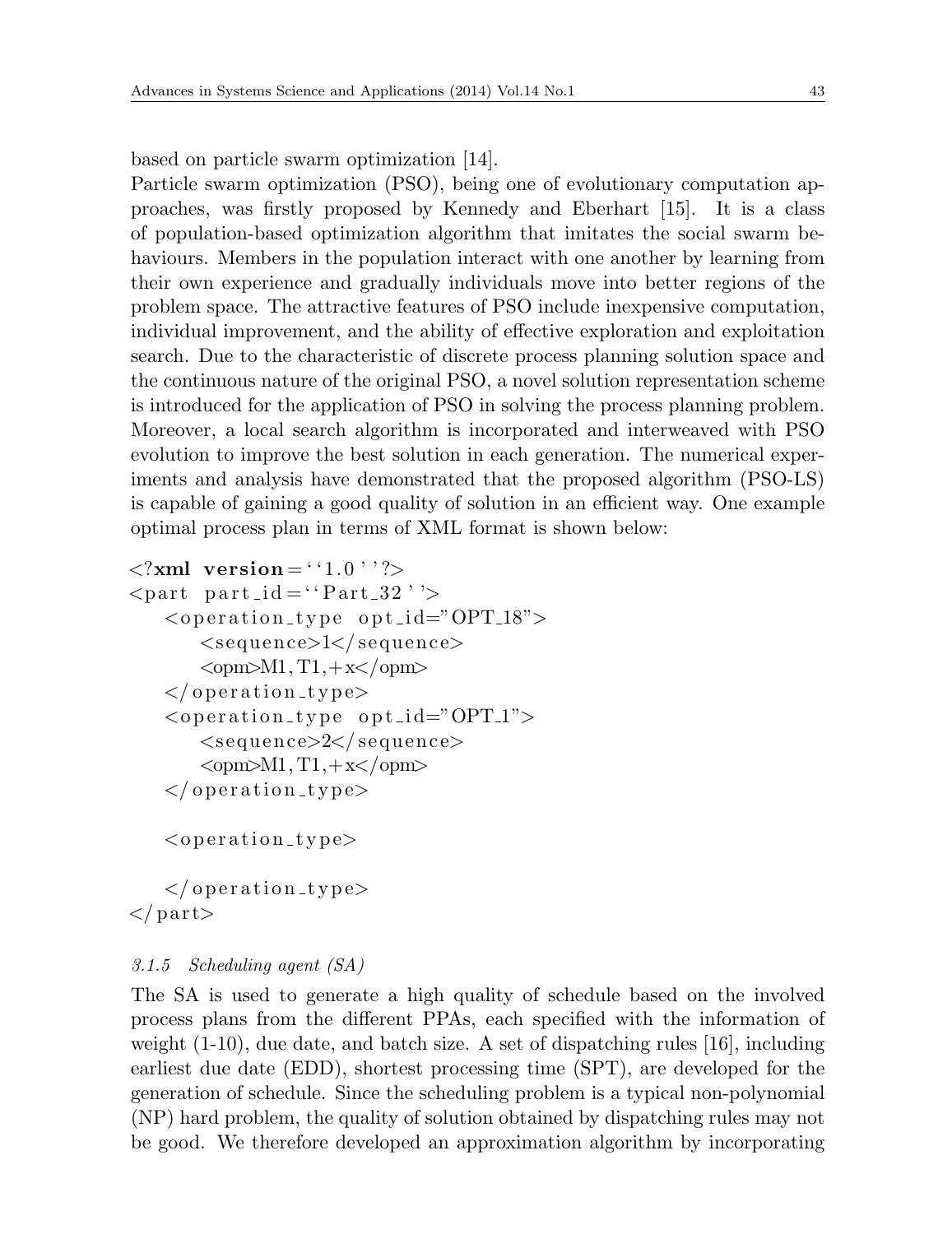a tabu search in the PSO for minimizing the tardiness in a flexible job shop scheduling. By this integration, PSO provides a diversity of initial solutions for the tabu search while tabu search performs an exploitation search so as to affect the particles swarm search behavior. This hybrid procedure, taking the advantage of the difference between these two algorithms, proves to be an effective algorithm. The proposed algorithm (PSO-TS) has been tested on various experiments and the results have demonstrated its robustness, efficiency and efficacy in all sets of experiments.

#### *3.1.6 Facilitator Agent (FA)*

The objective of the FA is to improve the performance measure of the schedule through the coordination with the other agents. The FA evaluates the schedule obtained from SA, followed by invoking a heuristic rule, which is able to automatically issue a modification suggestion by identifying a particular operation of one job from the scheduled jobs and the resource to be modified. Although the rule can choose several jobs for process plan modification, the strategy employed here is for fine-tuning, thus only one job is chosen in each round of iteration. The generated suggestion will be fed back to the corresponding PPA that the job belongs to and impose the constraints on its solution space. Based on the update solution space, the affected PPA will then re-generate a process plan using an optimization algorithm. This generated optimal process plan, together with unchanged process plans, forms a new schedule in the SA. The coordination process continues until a satisfactory result is achieved. It is noted that the heuristic rules are in association with the optimization scenario and thus performs in different ways. Currently, the system is capable of balancing the machine utilization and minimizing the number of tardy jobs and their tardiness, as well as accommodating the disruption of machine breakdown. The carried out simulation results have proven its effectiveness to achieve a satisfactory plans/schedule solution in a reasonable amount of time [3-5].

#### *3.2 Agent Structure*

In a multi-agent system, each agent is essentially an autonomous cognitive entity, which is able to communicate, reason, and react to the events from the external environment. To start, the agent receives a message and stores it in the receiving message queue. By decoding a message from the message list, an agent resolves the problem using its domain knowledge. Once the problem is resolved, the agent will encode the solutions in a well-defined message and return it to the sender agent. The internal structure of an agent typically includes the following components:

(1) Network interface: It couples the agent to the network.

(2) Communication interface: It enables the agent to exchange and understand the messages.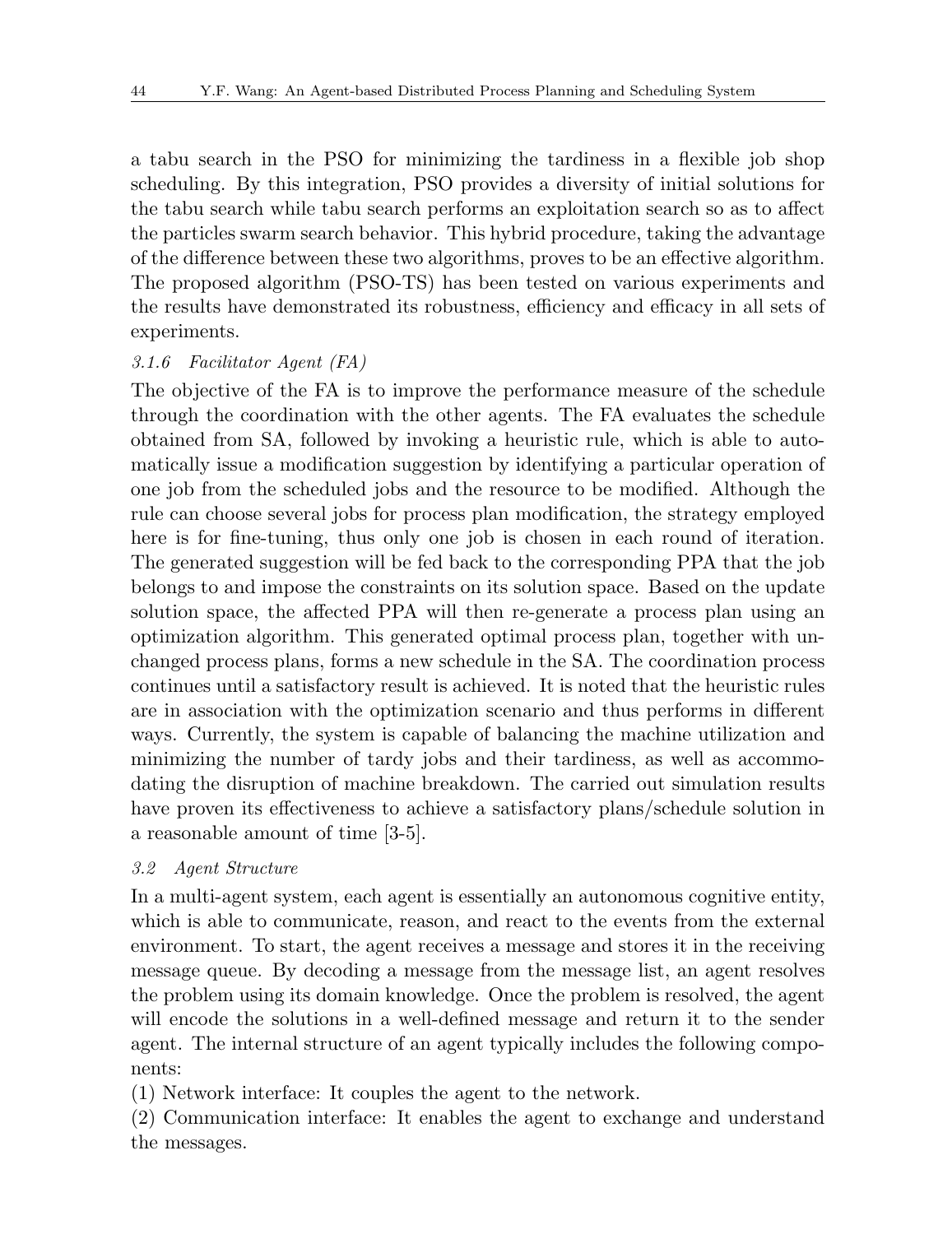(3) Interaction interface: It allows the agent to have conversation with other agents.

(4) Domain knowledge: It provides enterprise expertise knowledge required to perform the specific task.

(5) Problem solving module: Owning the reasoning and decision making capability, it enables the agent to resolve the problem according to the received message and domain knowledge.

#### *3.3 System architecture*

Fig.3 presents the system architecture for the agent-based distributed process planning and scheduling system, which is based on the multi-tier application model, consisting of presentation tier, business tier, and EIS (Enterprise information system) tier. Moreover, in order to ensure the effective coordination and communication among the involved agents, each agent sits on a platform based on JADE (Java Agent DEvelopment Framework), which is a software framework to develop distributed agent-based applications (http://jade.tilab.com).

In the presentation tier, a user can operate one or more agents to accomplish the required tasks in the local machine through the graphic user interfaces (GUI). Depending on the role of the user, one may have different privileges to access different kinds of agents. As such, these agents configured at geographically dispersed locations forms a peer-to-peer network, where the loosely coupled agents can communicate and cooperate with each other to fulfill the task. Being located at the JADE platform, each agent has a lifecycle. Some agents are shut down when its behavior is completed while some are always active to repetitively execute the specific task. To manage these agents, a directory facilitator agent (DFA) is used to search and modify the description of registered agents. When an agent starts up (shuts down), it will be registered (deregistered) to the DFA. The business-tier located on the server side provides a set of functionality for business logic processing. It comprises two parts. The first part is to create an instance of runtime container for all active agents based on JADE platform. The agent in the container is taken as an independent and autonomous process with a unique identity. In order to fulfil the task, it requires communicating with other agents. Such a communication is realized through asynchronous message passing with an Agent Communication Language (ACL) in terms of a well-defined semantics. To implement it, some kernel packages are utilized, including JADE Core, JADE A-CL, JADE Content, JADE Domain, JADE MTP (Message Transport Protocol), and JADE Protocol. However, the modeled agents cannot perform the specific task, since they are not endowed with capabilities except those of communication and interaction. We therefore develop different kinds of algorithms placed in the business tier, which are eligible for each agent to invoke in order to accomplish the assigned task. Note that the feature extraction algorithm is written in  $C_{++}$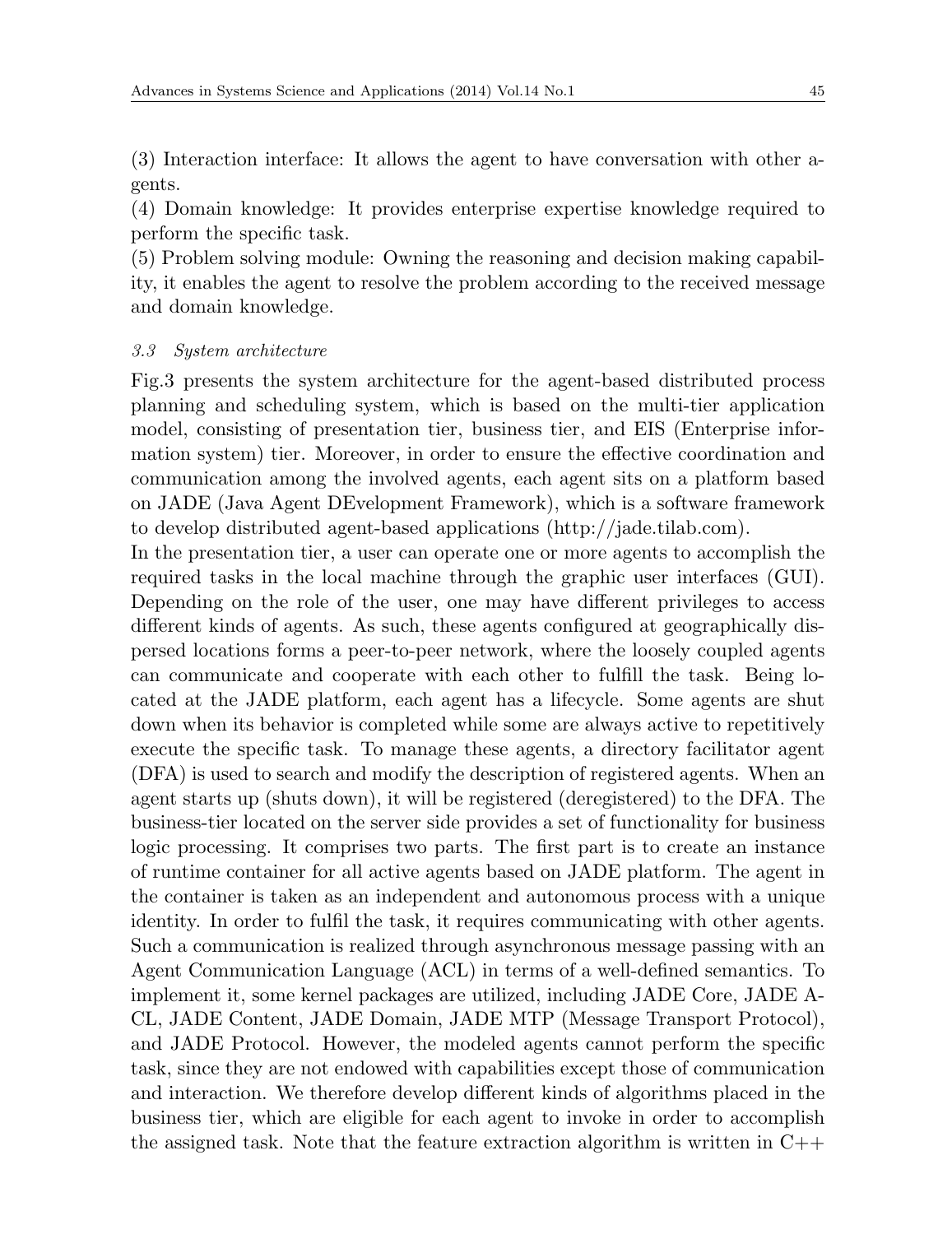

Fig.3 System architecture

language. Since the framework is developed based on the Java Virtual Machines (JVM) and Remote Method Invocation (RMI), agents cannot directly invoke this algorithm. We therefore utilize the Java Native Interface (JNI) technology, which allows a java application running in the JVM to operate with other applications or libraries written in other languages. The EIS-tier plays a critical role in providing information infrastructure to the business process of an enterprise, which may include data integration, the existing application system integration, and legacy system integration. In this work, we only concern about the data integration, focusing on integrating the existing data with the developed system. In this way, the business process and data can be easily shared. The connection to the data stored in a relational database is realized by the JDBC technology. Based on this architecture, the agents in the client tier communicate and exchange the data with the EIS-tier through business tier while the business-tier functions manipulate the data from EIS-tier and client-tier. By logically separating the presentation tier, the business tier, and the EIS tier, the presented architecture brings the following benefits:

(1) It only needs to define the business logic once within the business tier, which can be shared by any agent in the presentation tier.

(2) It is possible to change the contents of any tier without having to make corresponding changes in the others.

(3) It enables parallel development of the different tiers for a complex application.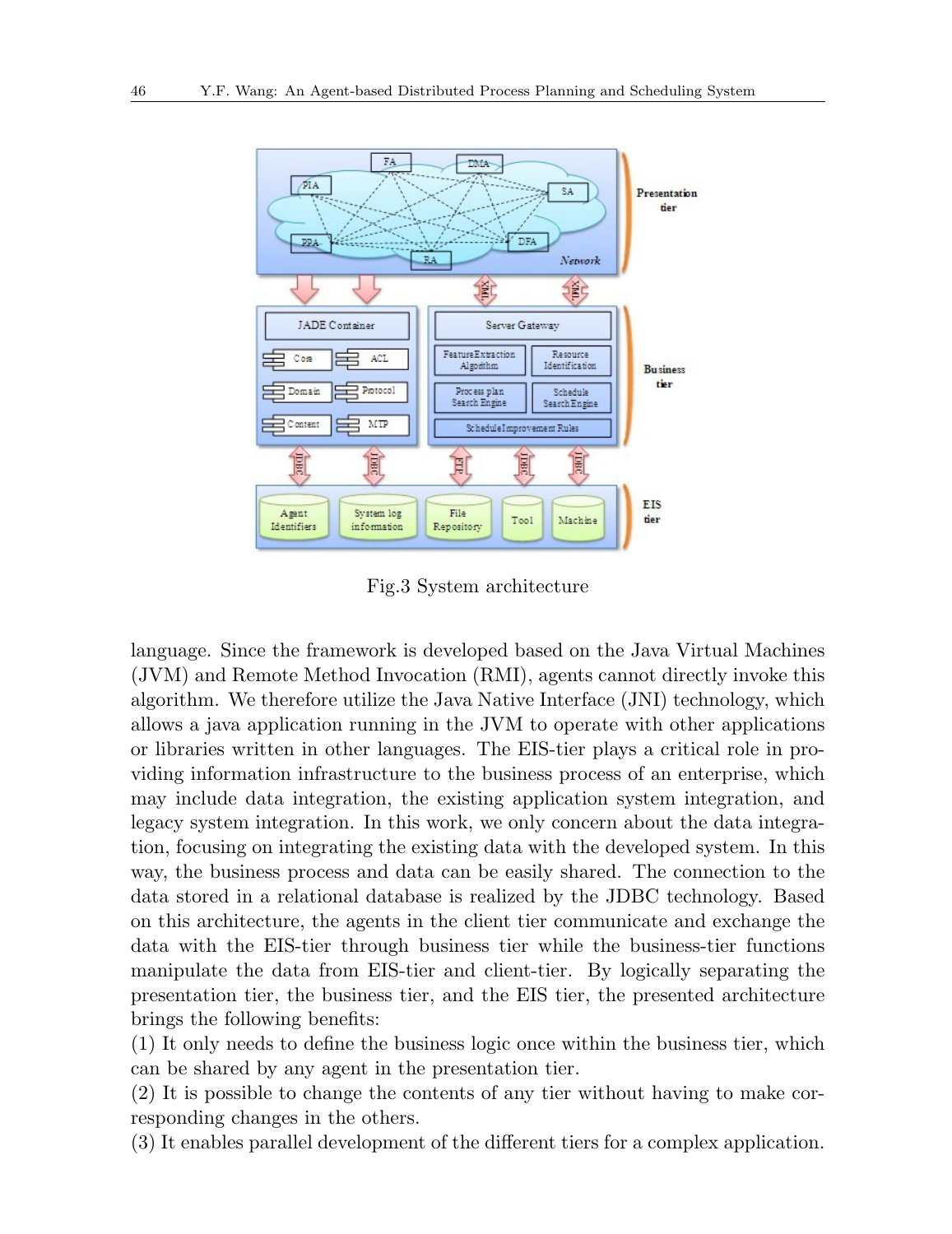#### **4 System implementation**

A prototype system has been developed to realize the integration of distributed process planning and scheduling based on the proposed architecture, using JA-VA language. MySQL database is used to manage the production entities so as to ensure timely information sharing and maintain the data consistency among different functionalities. Moreover, database connection pool is designed to improve the performance of the data retrieval and manipulation. In this way, users in geographically dispersed departments are able to cooperate with each other in a distributed, transactional, and portable environment. Fig.4 illustrates the GUIs of the PPA, SA, and FA.



Fig.4 System interfaces of the process planning agent, scheduling agent, and facilitator agent.

#### **5 Conclusion**

In this paper, an interoperable intelligent multi-agent system is implemented to realize the integration of process planning and scheduling in a distributed manner. Since both process planning and scheduling are known to be NP-hard in nature, the combined solution space therefore makes it more difficult to find a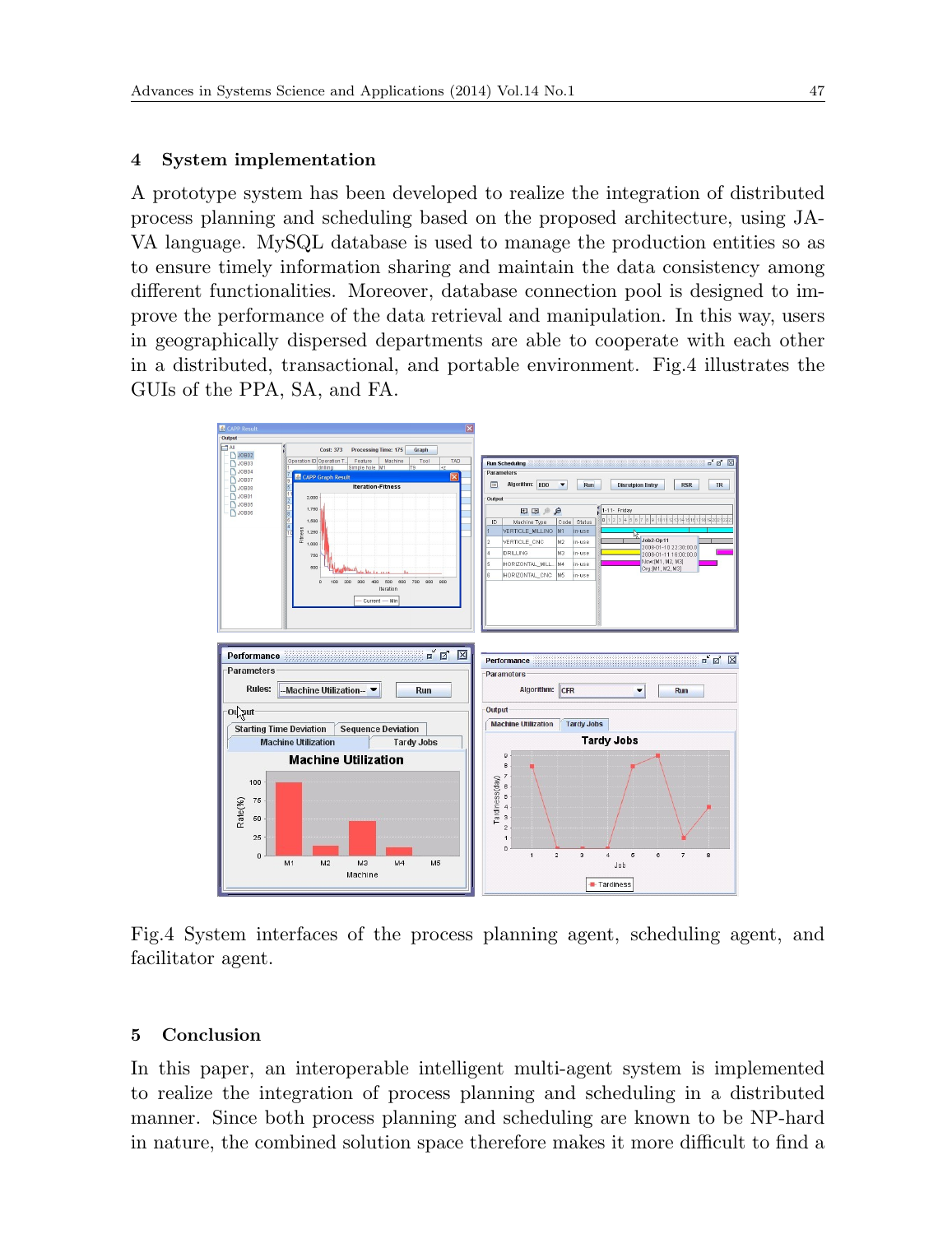good solution. We therefore developed an intuitive approach based on the agent technology. Through the iterative coordination among the modelled functional agents, the user delivery requirement will be finally satisfied while the costs of process plans are maintained as low as possible. To develop the prototype system, multi-tier system architecture and the JADE platform, taking the advantage of its flexibility, scalability, reusability, and interoperability, were employed. Although the prototype system based on the agent technology has gained certain success to find a satisfactory solution, more efforts still need to realize its applicability to the actual manufacturing environment. Firstly, the functionalities in a manufacturing system usually interact with each other to give a better product design and achieve a higher production efficiency. Likewise, the design process and shop floor control, which are respectively performed before the process planning and after the scheduling, have a significant impact on the quality of the obtained process plans and schedule. Thus, to achieve a more robust solution, it would be better to incorporate the design agent and the shop floor agent. Secondly, due to various unexpected events in the actual manufacturing, future work is expected to extend its capability to handle more disruptions. Moreover, to meet different users requirement, more performance measures in the scheduling agent should be included.

#### **References**

- [1] [1] Jennings, N. R., and Wooldridge, M. (1998), "Applications of intelligent agents", in: Jennings, N.R., and Wooldridge, M.J., *Agent Technology: Foundations, Applications, and Markets*, Springer, pp.3-28, .
- [2] Wooldridge, M., and Jennings, N.R. (1995), "Intelligent agents: theory and practice", *The Knowledge Engineering Review*, Vol.10, No.2, pp.115-152,
- [3] Zhang, Y.F., Saravanan, A.N. and Fuh, J.Y.H. (2003), "Integration of process planning and scheduling by exploring the flexibility of process planning", *Int. J. Prod. Res.*, Vol.41, No.3, pp.611-628, .
- [4] Wang Y.F., Zhang Y.F., Fuh J.Y.H., Zhou Z. D., Xue L.G. and Lou P. (2008), "A web-based integrated process planning and scheduling system", *IEEE Int. Conf. on Automation Sci. and Eng.*, Aug. pp.23-26, .
- [5] Wang Y.F., Zhang Y.F., Fuh J.Y.H., Zhou Z.D., Lou P., and Xue L.G. (2008), "An integrated approach to reactive scheduling subject to the machine breakdown", *IEEE Int. Conf. on Automation and Logistics*, Sep. pp.1- 3, .
- [6] McGuire, J.G., Kuokka, D.R., Weber, J.C., Tenenbaum, J.M., Gruber, T.R., and Olsen, G. R. (1993), "SHADE: technology for knowledge-based collab-